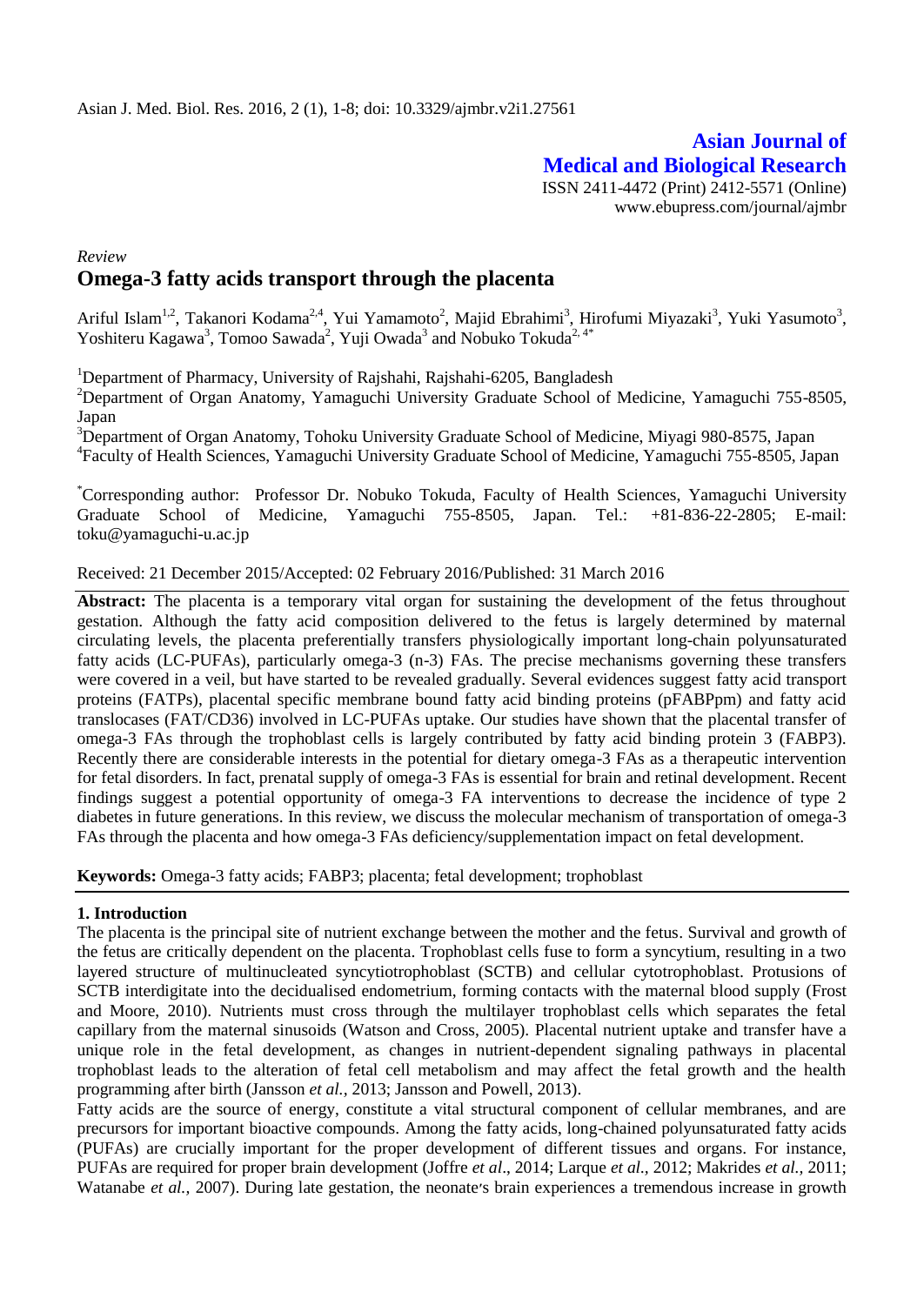**2**

and cellular proliferation. For this rapidly growing infant, there is a high demand for complex lipids, such as docosahexaenoic acid (DHA, 22:6n-3) to form vital cell membrane structures. Human fetuses have a limited ability to synthesize omega-3 LCPUFA *de novo* and have to be supplied via maternal sources (Joffre *et al*, 2014). Other studies evaluating the early exposition to PUFAs, in particular omega-3 PUFAs, showed benefits in the offspring development and epigenetic regulation, which seem to prevent obesity, insulin resistance and cardiovascular diseases onset (Mennitti *et al*, 2015). Therefore, elucidating the pathways of placental omega-3 FAs transport and the regulatory processes governing these pathways are critical for advancing our understanding about the relationships between maternal omega-3 FAs metabolism and the placental supply of metabolites to the developing fetus. In this review, we would summarize recent development in the biochemical processes involved in placental omega-3 FAs delivery to the fetus. In accordance with this, we would show the impact of deficiency/supplementation of omega-3 FAs on the fetus.

### **2. Structure of the human placenta**

Placenta is directly responsible for bringing maternal and fetal blood supplies into contact, facilitating nutrient exchange and determining resource allocation (Frost and Moore, 2010). Human have an invasive hemochorial placenta resulting in close opposition of fetal and maternal blood and cells (Krishnan *et al.,* 2013). The human placenta is a villous organ, whereby maternal blood comes into direct contact with placental trophoblast cell. The intervillous space is completely lined with a multinucleated syncytium called SCTB (Figure 1). Circulating maternal blood enters the intervillous space via spiral endometrial arteries, bathes the villi and drains back through endometrial veins. (Gude *et al.,* 2004). Protrusions of SCTB interdigitate into the endometrium, forming contacts with the maternal blood supply. Interstitial trophoblast cells invade to expand the placenta from its edge outwards (Frost and Moore, 2010). Initially, the placental membrane is made up of four layers, the maternal facing SCTB, a layer of cytotrophoblast cells, connective tissue of the villus and the endothelium lining the fetal capillaries (Figure 1a). By approximately 20 weeks of gestation, the cytotrophoblast cell layer of many villi becomes attenuated and disappears gradually (Figure 1b). Subsequently, in most of the chorionic villi, the membrane consists of three layers and, in some areas, becomes extremely thin such that the SCTB comes in direct contact with the fetal capillary endothelium (Gude *et al.,* 2004). The SCTB constitute the transporting epithelium of the placenta, with two polarized membranes, the microvillous membrane (MVM) facing maternal circulation and the basal plasma membrane (BM) facing the fetal capillary (Figure 1b). After passage across the SCTB membranes, substrates must cross the second layer of cells, the fetal capillary epithelium, before entry into the fetal circulation is complete. Only smaller solutes are highly permeable through the MVM and BM, and thus the SCTB constitutes a barrier and rate-limiting step of the transport of nutrients into fetal circulation (Brett *et al.,* 2014).

## **3. Molecular mechanism of omega-3 FAs transport**

## **3.1. Transport of omega-3 and other FAs through the placenta**

All of the PUFAs accumulated in the fetus must be obtained from the mother by placental transfer (Innis, 2005), predominantly originate from two sources in maternal circulation: nonesterified fatty acids (NEFAs) and esterified fatty acids in triglycerides (TGs) carried by lipoproteins (LPs) (Haggarty, 2010) (Figure 2). Fatty acids cannot cross the placenta in the form of TGs, therefore they must be converted to NEFAs by hydrolysis. This enzymatic process of TGs conversion is accomplished by several lipases expressed in the MVM (Lindegaard *et al.,* 2006). Among the several lipases, lipoprotein lipase (LPL) and endothelial lipase (EL) have been well studied in the MVM. In addition to the LPL and EL activity, TG hydrolase expression and activity also exist in the MVM of human placenta (Waterman *et al.,* 1998; Waterman *et al.,* 2000) which is also involved with the conversion of TGs to NEFA. The hydrolysis of TGs by lipase or hydrolase appears to be of critical importance for the supply of LC-PUFA available for fetal transport (Benassayag *et al.,* 1997). The placenta lacks the enzymes  $\Delta$ 5- and  $\Delta$ 6-desaturase which are involved in the conversion of NEFA or essential fatty acids (EFA) to LC-PUFA must be supplied from mother (Hanebutt *et al.,* 2008; Wadhwani *et al.,* 2013; Mennitti *et al*, 2015). TGs and NEFA after conversion into LC-PUFA are ready to cross the lipid bilayer of SCTB cells (Figure 2).

#### **3.2. Transporters of fatty acids**

Transfer of fatty acids from maternal space to fetal circulation may be regulated by the maternal to fetal concentration gradient (Haggarty, 2010). Some fatty acids can cross the lipid bilayer of SCTB cells by simple diffusion, however, due to high fetal demand of fatty acids, the trophoblast cells have protein mediated transportation (Figure 2) (Kazantzis and Stahl, 2012). Several evidences support the selective transport mechanism of PUFAs in cell culture models (Campbell *et al.,* 1997; Tobin *et al.,* 2009) and perfused placenta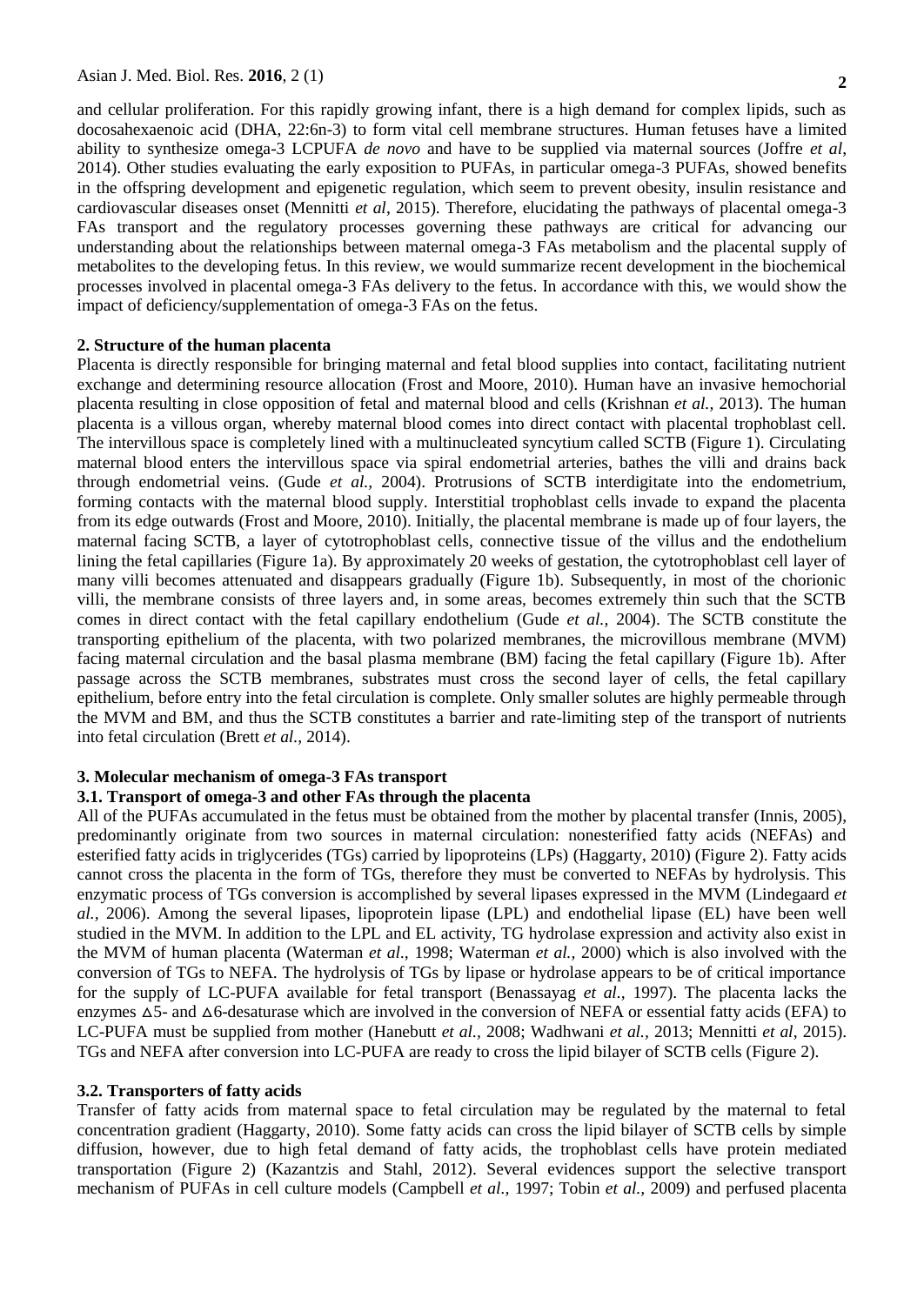(Haggarty *et al.,* 1997), as well as from *in vivo* studies with DHA labeled with stable isotopes (Gil-Sanchez *et al.,* 2010). Among the several membrane proteins, fatty acid transport proteins (FATPs, also known as SLC27A) are familiar for its cellular uptake of LC-PUFAs (Kazantzis and Stahl, 2012). Out of six family members of FATPs, FATP1-4 and FATP6 are expressed in both human and mouse placenta (Schaiff *et al.,* 2005; Schaiff *et al.,* 2007). FATP1 has been detected at protein level of both the MVM and the BM (Campbell *et al.,* 1998; Duttaroy, 2009). Recently, FATP1 and FATP4 have been found to be involved in fatty acid uptake (Zhan *et al.,* 2012). FATP4 is found to be highly expressed by the epithelial cells of the visceral endoderm of the yolk sac and localizes at the brush-border membrane of extraembryonic endodermal cells (Gimeno *et al.,* 2003). FATP4 gene deletion model shows early embryonic lethality (Gimeno *et al.,* 2003), thus suggesting a critical role in materno-fetal fatty acid transport during early embryogenesis. In cultured trophoblast cells from term placenta, peroxisome proliferator-activated receptor (PPAR)*γ*/retinoid X receptor signaling and hypoxia regulate FATP4 mRNA expression (Mishima *et al.,* 2011; Schaiff *et al.,* 2005). Besides FATPs, two other membrane fatty acid transporters- namely, placental specific membrane bound fatty acid binding protein (pFABPpm) and fatty acid translocase (FAT/CD36) are involved in fatty acid uptake in the placenta (Campbell *et al.,* 1998) (Figure 2). pFABPpm is exclusively expressed in the MVM (Campbell *et al.,* 1998). Functionally, pFABPpm exhibits a high affinity for LC-PUFAs, suggesting this transporter to be involved in preferential uptake of these fatty acids for transfer across the placenta (Campbell *et al.,* 1997). Recent study using an epithelial cell line has demonstrated that while comparing the efficacy to uptake fatty acids, FAT/CD36 is found to be 30 fold higher than that of FATP4. FAT/CD36 may directly facilitate fatty acid transport across the plasma membrane, whereas the intracellular FATP4 enhance fatty acid uptake indirectly by metabolic trapping in epithelial cells (Schneider *et al.,* 2014). Since trophoblast cells are epithelial in character expressing both the FAT/CD36 and FATP4, similar mechanism of fatty acid uptake in the plasma membrane is possible.

After entering into the cytosol of SCTB cells, cytoplasmic fatty acid binding proteins (FABPs), traffic the fatty acids to sites for fatty acid uptake and metabolism, storage, beta-oxidation, signal transduction, ligand activation or transfer to the fetus (Owada, 2008) (Figure 2). Out of 12 members of FABPs family, FABP1, FABP3, FABP4, FABP5 and FABP7 have been observed to occur in both human and rodent placenta (Biron-Shental *et al.,* 2007; Daoud *et al.,* 2005; Das *et al.,* 1993; Knipp *et al.,* 2000; Larque *et al.,* 2006; Masouye *et al.,* 1997; Watanabe *et al.,* 1991). In our study, FABP3, FABP4, FABP5 and FABP7 have been found to be spatially localized throughout rodent placenta, suggesting that functional properties may differ from each other depending on their localization (Islam *et al.,* 2014). In our study, FABP3 gene deletion model shows significant down regulated transportation of omega-3 FA compared to wild type fetus. Similar observation has also been demonstrated by human trophoblast cell line. Our data suggest FABP3 regulates omega-3 FA transport in trophoblasts and plays a pivotal role in fetal development (Islam *et al.,* 2014). In addition to FABPs and FATPs, exploring other molecules involved in fatty acid metabolism have been described, i.e. microsomal triglyceride transfer protein and apolipoprotein B (Farese *et al.,* 1996; Raabe *et al.,* 1998).

#### **4. Impact of omega-3 FAs deficiency/supplementation on fetus**

LC-PUFA, particularly DHA is an important constituent of the phospholipids of all cell membranes, where they play roles assuring the correct environment for membrane protein function, maintaining membrane fluidity, regulating cell signaling, gene expression and cellular function, and serving as substrates for the synthesis of lipid mediators (Calder, 2012). Over the past decades, evidences from observational studies and randomized trials have suggested that the intake of LC-PUFA throughout pregnancy, particularly DHA, plays potential benefits on maternal and fetal/neonatal health (Mozurkewich and Klemens, 2012). About 60% of the dry weight of brain tissue is fat; DHA and arachidonic acid (AA) are the most abundant LC-PUFA in the brain and are critical for proper brain, nervous system and eye development (Morse, 2012). Considerable amounts of fatty acids accumulate in the fetal brain cortex tissue and retinal membrane synapses during the third trimester of pregnancy and during the first postpartum month (Dziechciarz *et al.,* 2010; Gould *et al.,* 2013). Data from large cohort studies as well as from randomized controlled trials indicates that an adequate amount of omega-3 FAs is important for the neonate to support long-term cognitive and visual development (Larque *et al.,* 2012). Several observational studies also show that omega-3 FAs supplementation in pregnancy or in lactation improve child visual and cognitive outcomes (Gould *et al.,* 2013). Animal studies using mouse model also support the hypothesis for the contribution of omega-3 FAs in fetal development. Chunyu and his colleagues fed mice with omega-3 FA diets from two months before conception and throughout lactation, resulting in the elevated levels of expression of neuron-specific enolase, glial fibrillary acidic protein and myelin basic protein and the expression of PPARγ, which is activated by fatty acid ligands, was also increased in the pup brain (Tian *et al.,*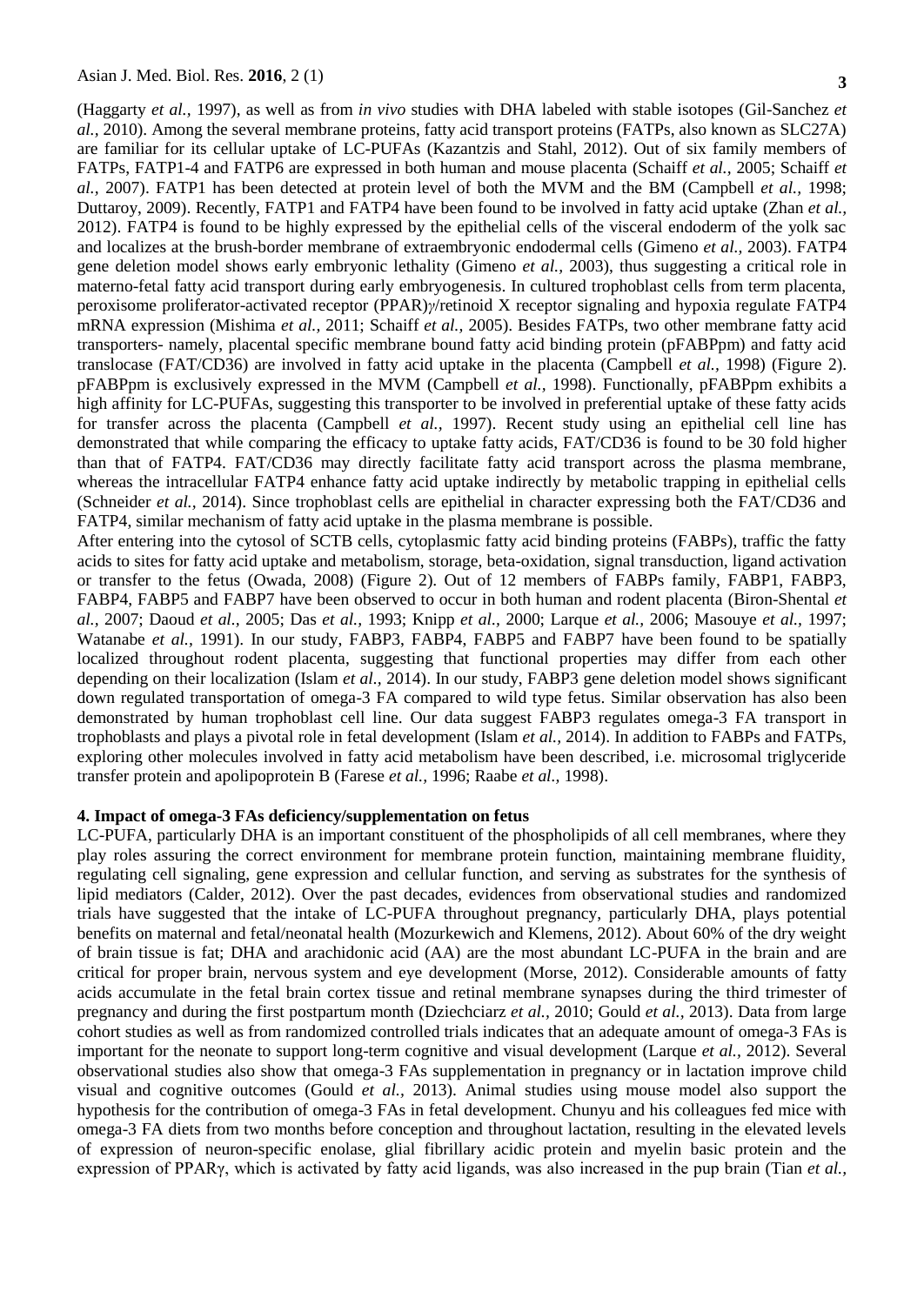**4**

2011). These results suggest that the higher intake of omega-3 FAs during both maternal pregnancy and lactation may be beneficial for early brain development.

Gestational diabetes is a common pregnancy complication affecting 3.5% to 7.2% of pregnancies (Bardenheier *et al.,* 2013). LC-PUFA is fundamental to the functional integrity of pancreatic beta-cells (Dixon *et al.,* 2004; Konard *et al.,* 1996). A growing body of evidence suggests that fatty acid nutritional status in early life affects fetal tissue lipids as well as neuroendocrine and metabolic pathways relevant to metabolic ''programming'' (Korotkova *et al.,* 2005). Babies of gestational diabetic mothers have reduced DHA in the plasma and erythrocyte cholinephosphoglycerides. The total omega-3 fatty acids of the erythrocyte cholinephosphoglycerides are significantly lower in these babies (Min *et al.,* 2005). Recent studies have revealed that low circulating fetal DHA levels are associated with compromised fetal insulin sensitivity, and may be involved in ''programming'' the susceptibility to type 2 diabetes in the offspring of gestational diabetic women. These findings suggest a potential opportunity of early life nutritional interventions (e.g. DHA supplementation) to halt adverse metabolic programming to decrease the incidence of type 2 diabetes in future generations (Zhao *et al.,* 2014).

Pregnancy has been suggested to be a critical period for developmental programming, which may influence the later development of allergic diseases in childhood (Prescott, 2010). Maternal diet, especially maternal PUFA intake, during pregnancy may modify neonatal immune response through epigenetic mechanisms and therefore alter disease susceptibility and predisposition (Calder *et al.,* 2010; Prescott, 2010). The mechanism of antiallergic reaction of omega-3 FAs in neonate is still not clear. However, it is proposed that a higher intake of omega-3 FA, for example, by fish oil supplementation, may have protective effects against the development of atopic diseases in the offspring although not all studies show conclusive results (Calder *et al.,* 2010; Kremmyda *et al.,* 2011; Larque *et al.,* 2012).



**Figure 1a. Trophoblast layers in human placenta at 20 weeks of gestation. The placental membrane is made up of four layers, the maternal facing SCTB, a layer of cytotrophoblast cells, connective tissue of the villus and the endothelium lining the fetal capillaries.**



**Figure 1b. Trophoblast layers in human placenta at the end of pregnancy. The cytotrophoblast cell layer of many villi becomes attenuated and disappears. Subsequently, in most of the chorionic villi, the membrane consists of three layers and, in some areas, becomes extremely thin such that the SCTB comes in direct contact with the fetal capillary endothelium. The SCTB constitute the transporting epithelium of the placenta, with two polarized membranes, the microvillous membrane (MVM) facing maternal circulation and the basal plasma membrane (BM) facing the fetal capillary.**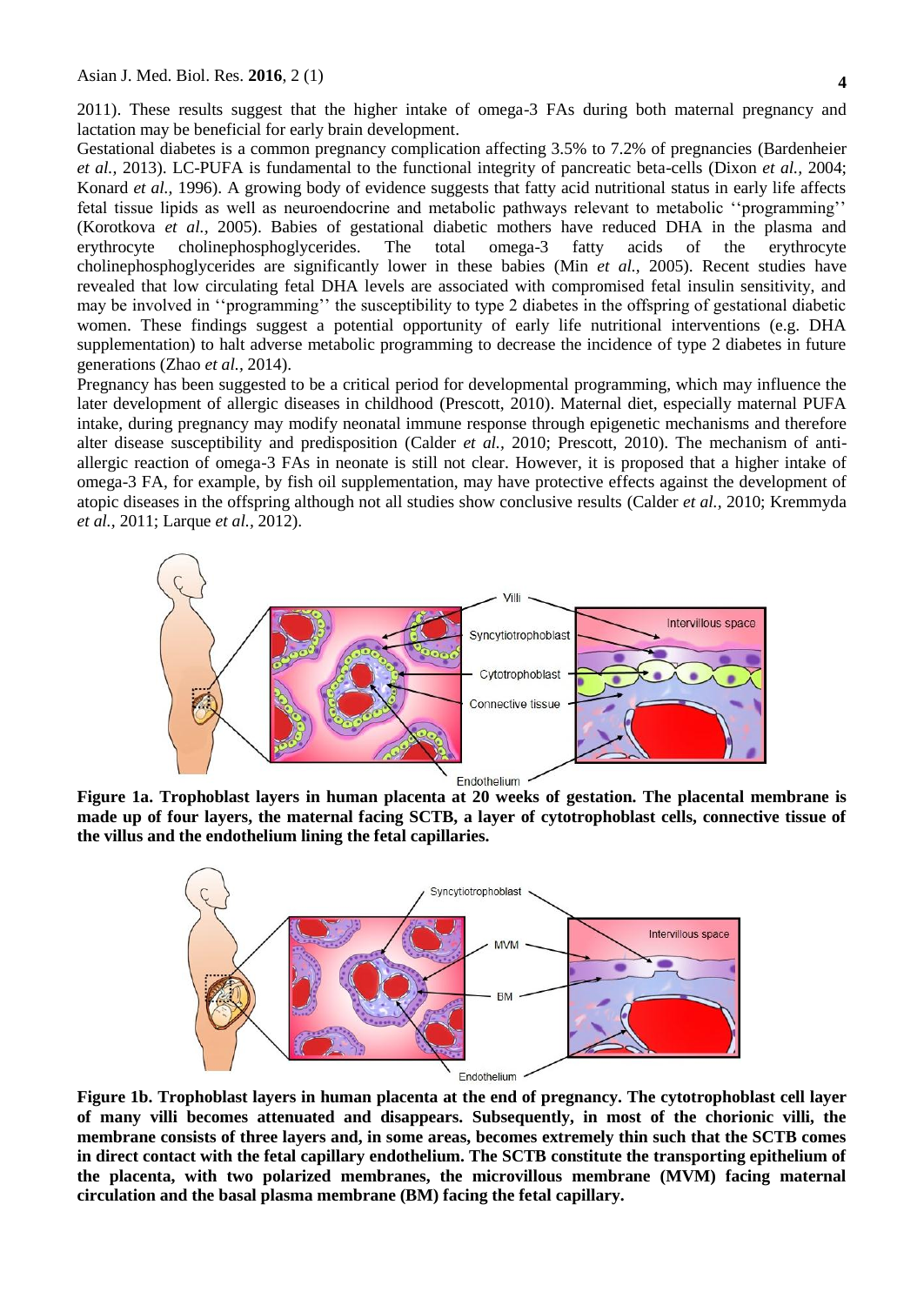

**Figure 2. Transport of fatty acids across the SCTB. A model of placental fatty acid transport through SCTB is shown. A complex interplay of different fatty acid transport proteins orchestrates fatty acid uptake mechanism. Within the cells LC-PUFAs are bound by different FABPs and have multiple functions like eicosanoid and TG synthesis, activation of nuclear transcription factors like PPAR/RXR and energy generation. Some LC-PUFAs are transported to fetal side through transporters. EL; endothelial lipase, FATP; fatty acid transport protein, FAT; fatty acid translocase, LC-PUFA; long chain polyunsaturated fatty acid, LP; lipoprotein, LPL; lipoprotein lipase, LT; leukotriene NEFA; nonesterified fatty acid, p-FABPpm; placental plasma membrane FABP, PG; prostaglandin, PPAR; peroxisome proliferator activated receptor, RXR; retinoid X receptor, TG; triglyceride, TX; thromboxane. [Figure was modified from Hanebutt** *et al.,* **2008].**

#### **5. Conclusions**

Alterations in fetal development and growth have been closely associated with lifelong adverse health consequences. Since fetal growth and placental fatty acid transport are closely linked, a cohesive knowledge of placental nutrient transport mechanism will most certainly bring us closer to understanding those mechanisms underlying altered fetal growth. As reviewed in this paper, research has predominantly focused upon how the fatty acids, especially omega-3 FAs are transported through placental barrier (SCTB). Several recent studies resulted in the discovery of novel mechanisms involved in the regulation of placental nutrient transport. However, further work is needed to elucidate how fetal, maternal, and placental signals are integrated, regulate omega-3 FA transport from mother to fetus, and impact on fetal development ultimately.

#### **Acknowledgments**

This work was supported in part by grants from the Ministry of Education, Science and Culture of Japan, no. 23500956 (to N. T.)

#### **Conflict of interest**

None to declare.

#### **References**

- Bardenheier BH, A Elixhauser, G Imperatore, HM Devlin, EV Kuklina, LS Geiss and A Correa, 2013. Variation in prevalence of gestational diabetes mellitus among hospital discharges for obstetric delivery across 23 states in the United States. Diabet. care., 36: 1209-1214.
- Benassayag C, TM Mignot, M Haourigui, C Civel, J Hassid, B Carbonne, EA Nunez and F Ferre, 1997. High polyunsaturated fatty acid, thromboxane A2, and alpha-fetoprotein concentrations at the human fetomaternal interface. J. Lipid. Res., 38: 276-286.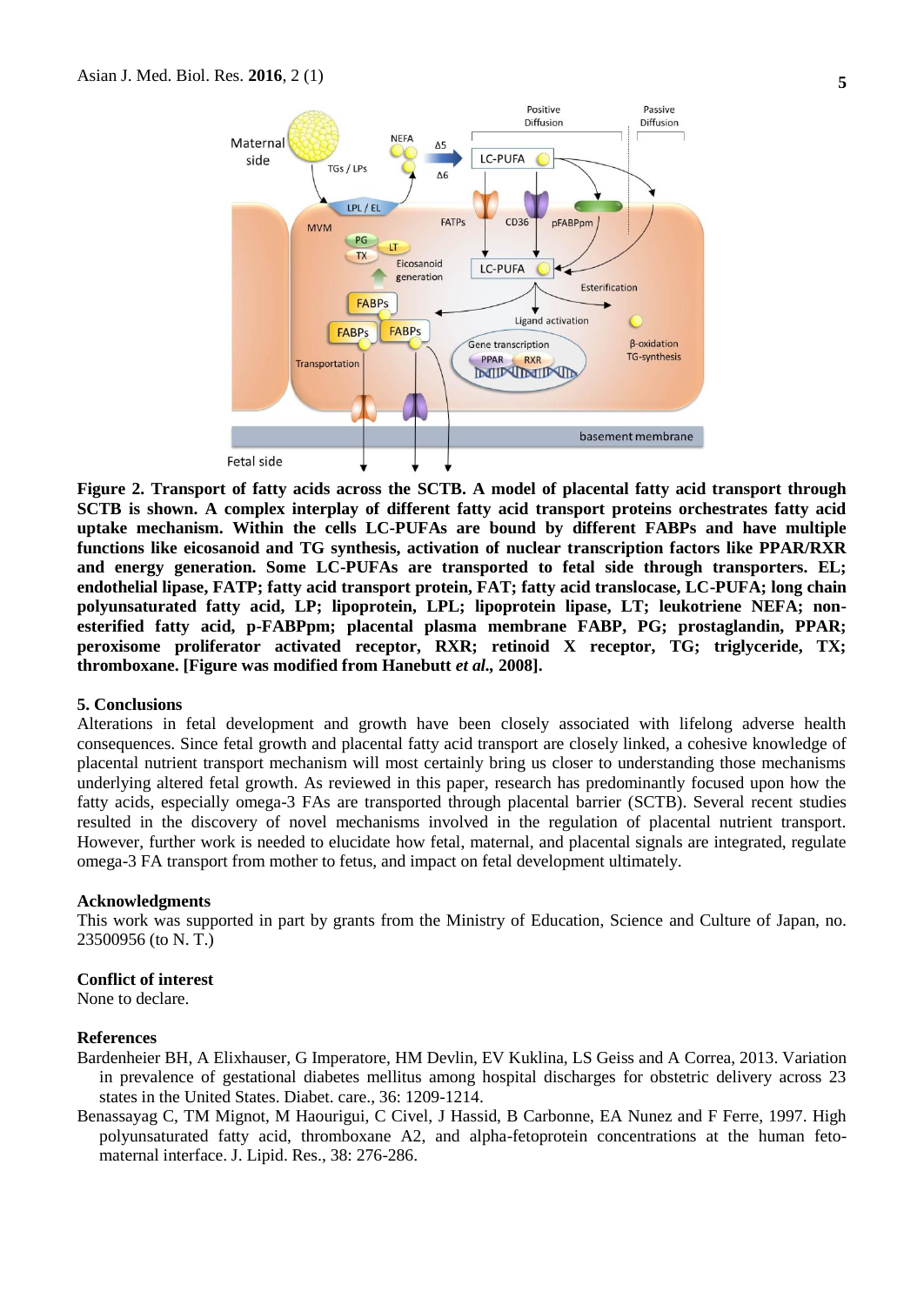- Biron-Shental T, WT Schaiff, CK Ratajczak, I Bildirici, DM Nelson and Y Sadovsky, 2007. Hypoxia regulates the expression of fatty acid-binding proteins in primary term human trophoblasts. Am. J. Obstet. Gynecol., 197: 516 e511-516.
- Brett KE, ZM Ferraro, J Yockell-Lelievre, A Gruslin and KB Adamo, 2014. Maternal-fetal nutrient transport in pregnancy pathologies: the role of the placenta. Int. J. of Mol. Sci., 15: 16153-16185.
- Calder PC, 2012. The role of marine omega-3 (n-3) fatty acids in inflammatory processes, atherosclerosis and plaque stability. Mol. Nutr. & Food Res., 56: 1073-1080.
- Calder PC, LS Kremmyda, M Vlachava, PS Noakes and EA Miles, 2010. Is there a role for fatty acids in early life programming of the immune system? The Proceedings of the Nutrition Society 69: 373-380.
- Campbell FM, PG Bush, JH Veerkamp and AK Dutta-Roy, 1998. Detection and cellular localization of plasma membrane-associated and cytoplasmic fatty acid-binding proteins in human placenta. Placenta, 19: 409-415.
- Campbell FM, AM Clohessy, MJ Gordon, KR Page and AK Dutta-Roy, 1997. Uptake of long chain fatty acids by human placental choriocarcinoma (BeWo) cells: role of plasma membrane fatty acid-binding protein. J. Lipid. Res., 38: 2558-2568.
- Daoud G, L Simoneau, A Masse, E Rassart and J Lafond, 2005. Expression of cFABP and PPAR in trophoblast cells: effect of PPAR ligands on linoleic acid uptake and differentiation. Biochim. Biophys. Acta.,1687: 181- 194.
- Das T, G Sa and M Mukherjea, 1993. Characterization of cardiac fatty-acid-binding protein from human placenta. Comparison with placenta hepatic types. Eur. J. Biochem., 211: 725-730.
- Dixon G, J Nolan, NH McClenaghan, PR Flatt and P Newsholme, 2004. Arachidonic acid, palmitic acid and glucose are important for the modulation of clonal pancreatic beta-cell insulin secretion, growth and functional integrity. Clin. Sci., 106: 191-199.
- Duttaroy AK, 2009. Transport of fatty acids across the human placenta: a review. Prog. Lipid Res., 48: 52-61.
- Dziechciarz P, A Horvath and H Szajewska, 2010. Effects of n-3 long-chain polyunsaturated fatty acid supplementation during pregnancy and/or lactation on neurodevelopment and visual function in children: a systematic review of randomized controlled trials. J.of the Am. College of Nutr., 29: 443-454.
- Farese RV, Jr., S Cases, SL Ruland, HJ Kayden, JS Wong, SG Young and RL Hamilton, 1996. A novel function for apolipoprotein B: lipoprotein synthesis in the yolk sac is critical for maternal-fetal lipid transport in mice. J. Lipid Res., 37: 347-360.
- Frost JM and GE Moore, 2010. The importance of imprinting in the human placenta. PLoS Genetics, 6: e1001015.
- Gil-Sanchez A, E Larque, H Demmelmair, MI Acien, FL Faber, JJ Parrilla and B Koletzko, 2010. Maternalfetal in vivo transfer of [13C]docosahexaenoic and other fatty acids across the human placenta 12 h after maternal oral intake. Am. J. Clin. Nutr., 92: 115-122.
- Gimeno RE, DJ Hirsch, S Punreddy, Y Sun, AM Ortegon, H Wu, T Daniels, A Stricker-Krongrad, HF Lodish and A Stahl, 2003. Targeted deletion of fatty acid transport protein-4 results in early embryonic lethality. J. Biol. Chem., 278: 49512-49516.
- Gould JF, LG Smithers and M Makrides, 2013. The effect of maternal omega-3 (n-3) LCPUFA supplementation during pregnancy on early childhood cognitive and visual development: a systematic review and metaanalysis of randomized controlled trials. Am. J. Clin. Nutr., 97: 531-544.
- Gude NM, CT Roberts, B Kalionis and RG King, 2004. Growth and function of the normal human placenta. Thromb. Res., 114: 397-407.
- Haggarty P, 2010. Fatty acid supply to the human fetus. Annu. Rev. Nutr., 30: 237-255.
- Haggarty P, K Page, DR Abramovich, J Ashton and D Brown, 1997. Long-chain polyunsaturated fatty acid transport across the perfused human placenta. Placenta,18: 635-642.
- Hanebutt FL, H Demmelmair, B Schiessl, E Larque and B Koletzko, 2008. Long-chain polyunsaturated fatty acid (LC-PUFA) transfer across the placenta. Clin. Nutr., 27: 685-693.
- Innis SM, 2005. Essential fatty acid transfer and fetal development. Placenta, 26 Suppl A: S70-75.
- Islam A, Y Kagawa, K Sharifi, M Ebrahimi, H Miyazaki, Y Yasumoto, S Kawamura, Y Yamamoto, S Sakaguti, T Sawada, N Tokuda, N Sugino, R Suzuki and Y Owada, 2014. Fatty Acid Binding Protein 3 Is Involved in n-3 and n-6 PUFA Transport in Mouse Trophoblasts. J. Nutr., 144: 1509-1516.
- Jansson N, FJ Rosario, F Gaccioli, S Lager, HN Jones, S Roos, T Jansson and TL Powell, 2013. Activation of placental mTOR signaling and amino acid transporters in obese women giving birth to large babies. J. Clin. End. Metab., 98:105-113.
- Jansson T and TL Powell, 2013. Role of placental nutrient sensing in developmental programming. Clin. Obst. Gyn., 56: 591-601.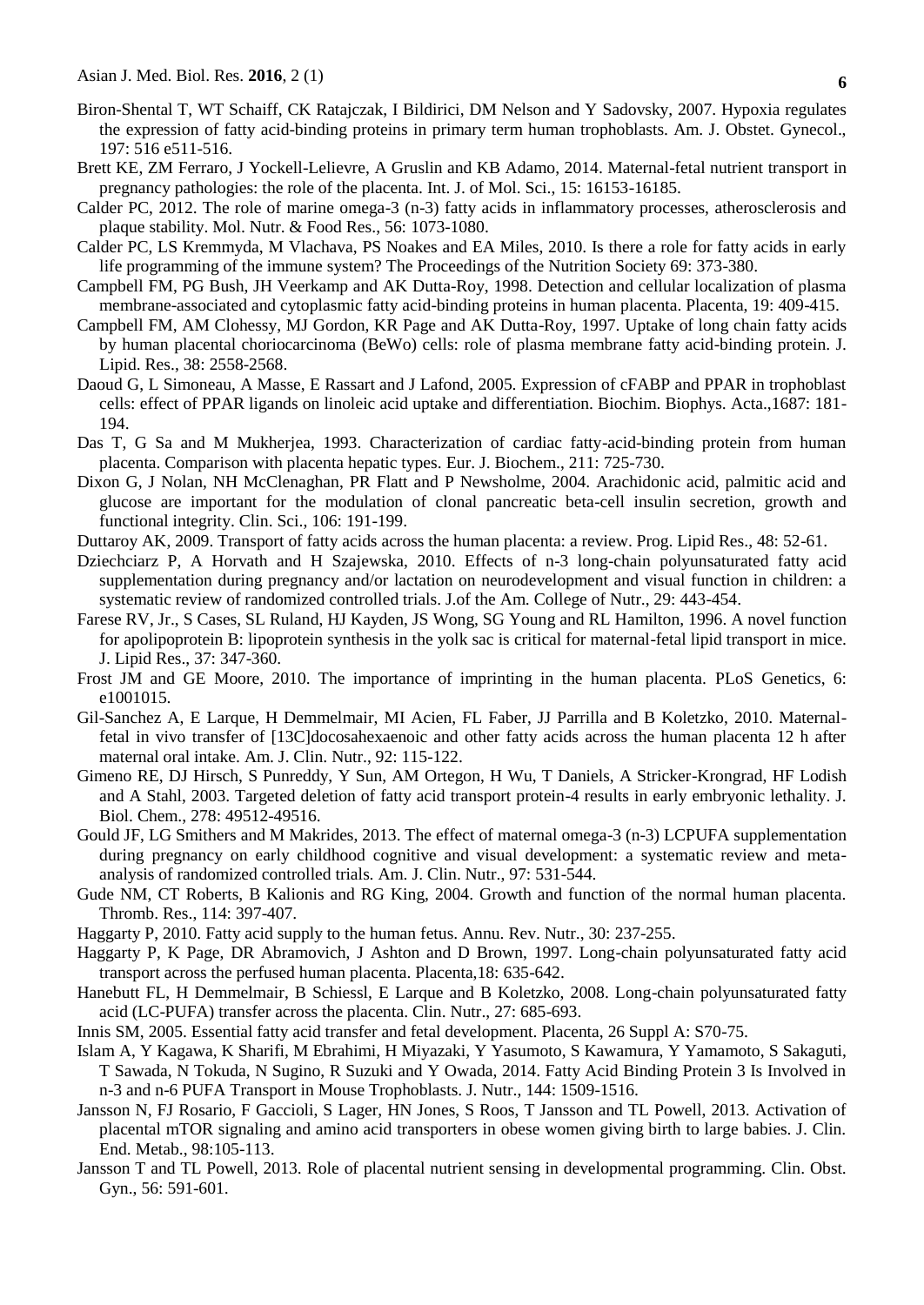- Joffre C, A Nadjar, M Lebbadi, F Calon and S Laye, 2014. n-3 LCPUFA improves cognition; The young, the old and the sick. Prost. Leukot. Essen. Fatt. Acids., 91: 1-20.
- Kazantzis M and A Stahl, 2012. Fatty acid transport proteins, implications in physiology and disease. Biochim. Biophys. Acta., 1821: 852-857.
- Knipp GT, B Liu, KL Audus, H Fujii, T Ono and MJ Soares, 2000. Fatty acid transport regulatory proteins in the developing rat placenta and in trophoblast cell culture models. Placenta, 21: 367-375.
- Konard RJ, JZ Stoller, ZY Gao and BA Wolf, 1996. Eicosapentaenoic acid (C20:5) augments glucose-induced insulin secretion from beta-TC3 insulinoma cells. Pancreas, 13: 253-258.
- Korotkova M, BG Gabrielsson, A Holmang, BM Larsson, LA Hanson and B Strandvik, 2005. Gender-related long-term effects in adult rats by perinatal dietary ratio of n-6/n-3 fatty acids. Am. J. Phys. Reg., Integ. and Comp. Phys., 288: R575-579.
- Kremmyda LS, M Vlachava, PS Noakes, ND Diaper, EA Miles and PC Calder,2011. Atopy risk in infants and children in relation to early exposure to fish, oily fish, or long-chain omega-3 fatty acids: a systematic review. Clin. Rev. Aller. Immun., 41:36-66.
- Krishnan L, T Nguyen and McComb S, 2013. From mice to women: the conundrum of immunity to infection during pregnancy. J. Repr. Immun., 97: 62-73.
- Larque E, H Demmelmair, M Klingler, S De Jonge, B Bondy and B Koletzko, 2006. Expression pattern of fatty acid transport protein-1 (FATP-1), FATP-4 and heart-fatty acid binding protein (H-FABP) genes in human term placenta. Early Hum. Dev., 82: 697-701.
- Larque E, A Gil-Sanchez, MT Prieto-Sanchez and B Koletzko, 2012. Omega 3 fatty acids, gestation and pregnancy outcomes. Br. J. Nutr., 107 Suppl 2: S77-84.
- Lindegaard ML, P Damm, ER Mathiesen and LB Nielsen, 2006. Placental triglyceride accumulation in maternal type 1 diabetes is associated with increased lipase gene expression. J. Lipid Res., 47: 2581-2588.
- Makrides M, CT Collins and RA Gibson, 2011. Impact of fatty acid status on growth and neurobehavioural development in humans. Matern. Child Nutr.,7 Suppl 2: 80-88.
- Masouye I, G Hagens, TH Van Kuppevelt, P Madsen, JH Saurat, JH Veerkamp, MS Pepper and G Siegenthaler, 1997. Endothelial cells of the human microvasculature express epidermal fatty acid-binding protein. Circ. Res., 81: 297-303.
- Mennitti LV, JL Oliveira, CA Morais, D Estadella, LM Oyama, CM Nascimento and LP Pisani, 2015. Types of fatty acids in maternal diets during pregnancy and/or lactation and metabolic consequence of the offspring. J. Nutr. Biochem. 26: 99-111.
- Min Y, C Lowy, K Ghebremeskel, B Thomas, D Bitsanis and MA Crawford, 2005. Fetal erythrocyte membrane lipids modification: preliminary observation of an early sign of compromised insulin sensitivity in offspring of gestational diabetic women. Diabetic Medicine : J. Br. Diab. Assoc., 22: 914-920.
- Mishima T, JH Miner, M Morizane, A Stahl and Y Sadovsky, 2011. The expression and function of fatty acid transport protein-2 and -4 in the murine placenta. PLoS One., 6: e25865.
- Morse NL, 2012. Benefits of docosahexaenoic acid, folic acid, vitamin D and iodine on foetal and infant brain development and function following maternal supplementation during pregnancy and lactation. Nutrients., 4: 799-840.
- Mozurkewich EL and C Klemens, 2012. Omega-3 fatty acids and pregnancy: current implications for practice. Curr. Opin. Obst. Gyn., 24: 72-77.
- Owada Y, 2008. Fatty acid binding protein: localization and functional significance in the brain. Tohoku J. Exp. Med., 214: 213-220.
- Prescott SL, 2010. Allergic disease: understanding how in utero events set the scene. Proc. Nutr. Soc., 69: 366- 372.
- Raabe M, LM Flynn, CH Zlot, JS Wong, MM Veniant, RL Hamilton and SG Young, 1998. Knockout of the abetalipoproteinemia gene in mice: reduced lipoprotein secretion in heterozygotes and embryonic lethality in homozygotes. Proc Natl Acad Sci USA., 95: 8686-8691.
- Schaiff WT, I Bildirici, M Cheong, PL Chern, DM Nelson and Y Sadovsky, 2005. Peroxisome proliferatoractivated receptor-gamma and retinoid X receptor signaling regulate fatty acid uptake by primary human placental trophoblasts. J. Clin. Endocrinol. Metab., 90: 4267-4275.
- Schaiff WT, FF Knapp, Jr., Y Barak, T Biron-Shental, DM Nelson and Y Sadovsky, 2007. Ligand-activated peroxisome proliferator activated receptor gamma alters placental morphology and placental fatty acid uptake in mice. Endocrin., 148: 3625-3634.